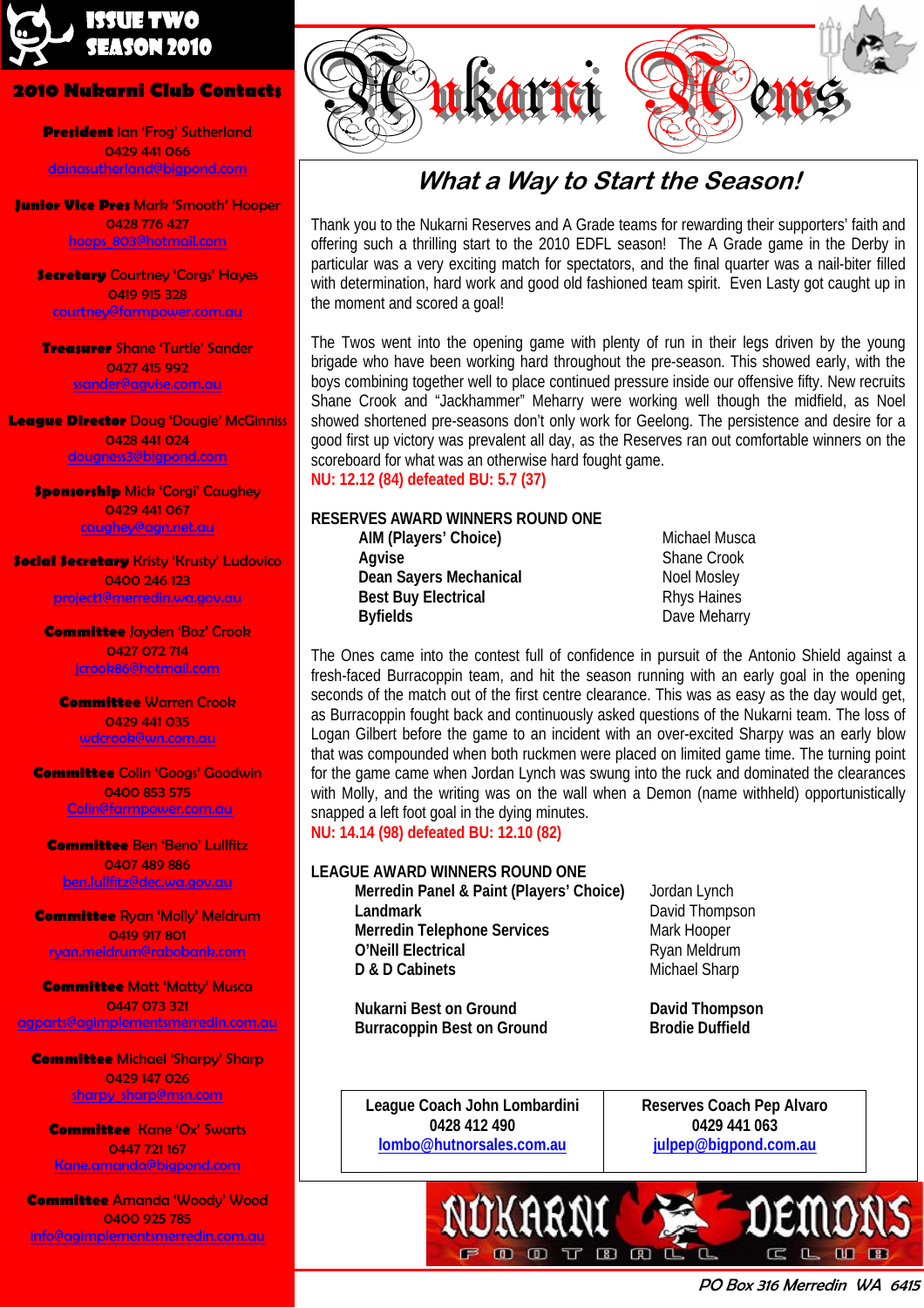

Tony Alvaro and Paddy Crook accepting their honour badges, which acknowledge their contributions as Patrons to Nukarni Football Club



Paddy Crook presents David Thompson— 2010 Captain of Nukarni A Grade—with his team jumper.



Tony Alvaro presents Kane Swarts—2010 Captain of Nukarni Reserves—with his team jumper.



He may look like he's belting out "Working Class Man" on the Sing Star, but he's actually taking bids in the auction of the Club's old pool table. Paddy Hooper eventually bought the hotly contested item for \$900, after an exhilarating bidding war.

**We currently have 220+ subscribers on the Nukarni News mailing list! If you'd like to be added or removed, please send an email to Terri Rogers: sammon@westnet.com.au.** 

# COngratulations!

Nukarni would like to congratulate David, Dionne and Noah Hayes-Thompson on the safe arrival of their baby girl Gracie Joan Hayes-Thompson (weighing 6lb 14 oz) on 15 April 2010.





Also CONGRATULATIONS to Ben Lullfitz and Hayley Richardson on the recent announcement of their engagement.

And well done if you found Phill, Boz, Lasty, Dan and Thommo in last week's olden days photo.

# From the President

Paddy Crook and Tony Alvaro were invited to present the jumpers to the Captains as part of their role as Patrons of the footy club. (In actual fact I wanted to give them a job so I could invite them to the jumper presentation evening without telling them we were presenting them with Patron badges!)

Patrons Badges came about because we wanted to symbolise the role they take on as Patrons, also allowing us to introduce them to the Club so new faces know who they are.

Both Paddy and Tony represented Nukarni in approximately 200 games apiece (Paddy approx. 170 and Tony 197). Paddy won Nukarni A Grade F&B in 1947 and 1955, and Tony jointly won 1972 Reserves F&B. They both have done and continue to do a power of work for the club, and they take an avid interest in the welfare and direction the club is heading. (In other words, they make sure we're doing the job right!!).

**Cheers** 

Ian "Frog" Sutherland President, Nukarni Football Club

# COming Events

 $B$  $R$ 

Sunday 25th April—ANZAC DAY: Ballard Seeds Round 2 Nukarni v. Bruce Rock Reserves will start at 1:00pm due to ANZAC Day events

Saturday 1st May: CSBP Round 3 Corrigin v. Nukarni

Sunday 9th May: CBH Round 4 Narembeen v. Nukarni

Sunday 16th May: Belt Up Round 5 Nukarni v. Hyden/Karlgarin

Saturday 22nd May: Byfields Round 6 Southern Cross v. Nukarni



**STOP PRESS!**  Nukarni Ladies merchandise is on its way! Courtney has ordered black scarves and black 3/4 sleeve tops to let everyone know you're a Demon at heart.

PO Box 316 Merredin WA 6415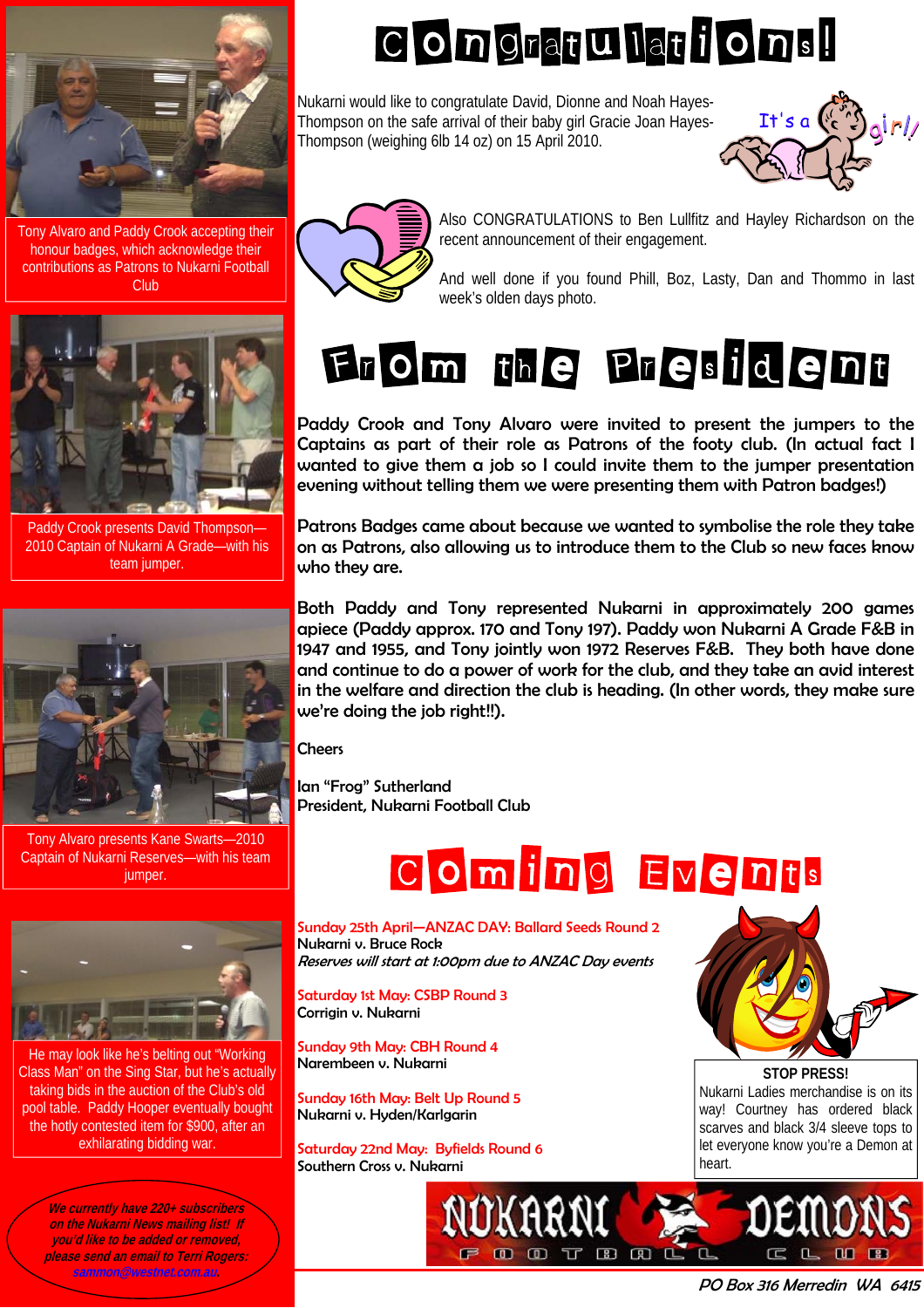### Thank you to this week's generous sponsors...

Ross's Diesel Service

## Merredin Panel and Paint



**MTS** 

## O'Neill Electrics

D & D Cabinets

AIM



## D. Sayers Mechanical









I know what you're thinking—not another newsletter full of Sharpy photos! Kristy didn't even take this one.



The successful Ressies team leave the field after their season opening victory.





How many guys does Nukarni have auditioning for the next series of "Prison Break"? Boz, Perry, Luds, Sharpy, Gam, Wilbur... Luckily Lasty has hair enough for many men.



Old Man's Marbles. Not that I'm saying you're old, Blizzard.





"If I can't stop you with my football skills, cop a whiff of this"



That's how we do it—a **priceless** combination of teamwork.

PO Box 316 Merredin WA 6415